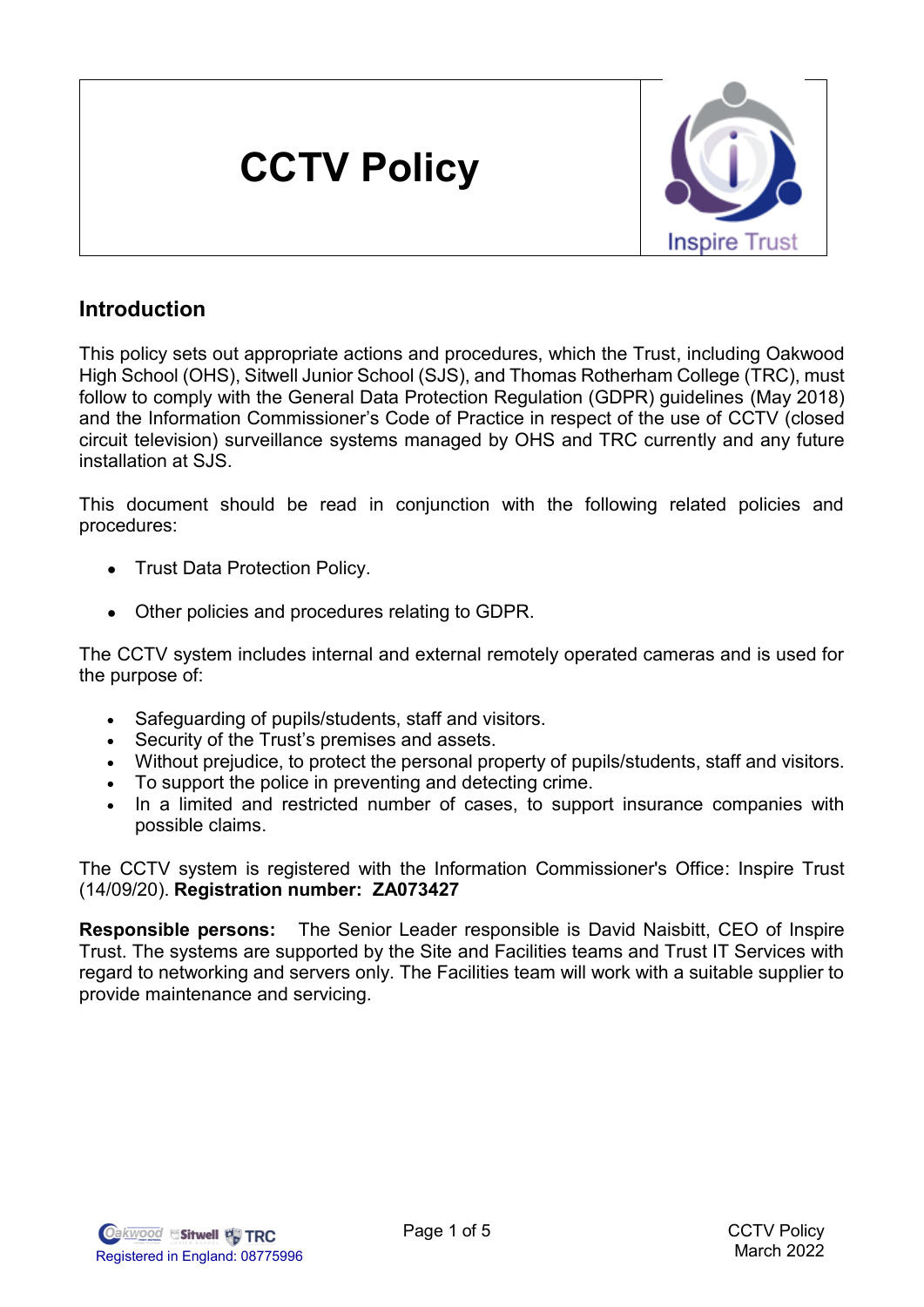## **CCTV SYSTEMS IN OPERATION**

The Trust (OHS and TRC) have a purpose built internal and external CCTV system. The internal network, with associated recording and archive equipment, is under constant review to improve, upgrade and expand the system to meet the Trust's requirements. The CCTV system and cameras are serviced and maintained by an external contractor with recording and archive units supporting them. The external contractor and IT support teams will have access to the images captured only to troubleshoot the system and do not retrieve or store any images.

The design of the system ensures that the system gives the maximum effectiveness and efficiency possible but cannot guarantee to cover or detect every single incident taking place in areas of coverage.

Cameras are located in areas where pupils/students and staff have public access. Cameras are not located in areas where privacy is expected; such as toilets and changing rooms. Access to images is restricted to a small number of authorised staff, as the equipment is kept in a locked room with PC password protection and limited access. Minimal real time access to CCTV of exits and entrances is located in the site team office (TRC only) for basic monitoring of those entrances/exits. ANPR (Automated Number Plate Recognition) is used at the two traffic entrances at TRC to monitor traffic and any incidents which take place on site.

### **Images recorded and/or downloaded**

Pupils/students and staff are notified of the use of the CCTV via the privacy statements issued to all parties and this details our legal basis for processing this data.

GDPR-appropriate signage will be displayed in reception areas and entrance areas (of any outer buildings) to notify all users that CCTV is in operation, highlighting the Trust as operator and conveying the purpose of the system, as shown below.



- The system is operational 7 days a week, 24 hours a day.
- The Site Team will routinely check that the system is operational. Any faults will be reported and rectified as soon as possible.
- All information, documentation and recordings will be treated as data protected under the Data Protection Act 2018.
- Recorded images can only be accessed by those who are authorised to do. Access to images is in a secure location. A record of when CCTV is accessed, by whom and for what purpose, is kept.
- The CCTV terminals are locked when not in use and rooms locked when vacated.
- Google Drive should be prioritised, portable storage should be avoided unless absolutely essential and authorised by the CEO and Trust IT Services.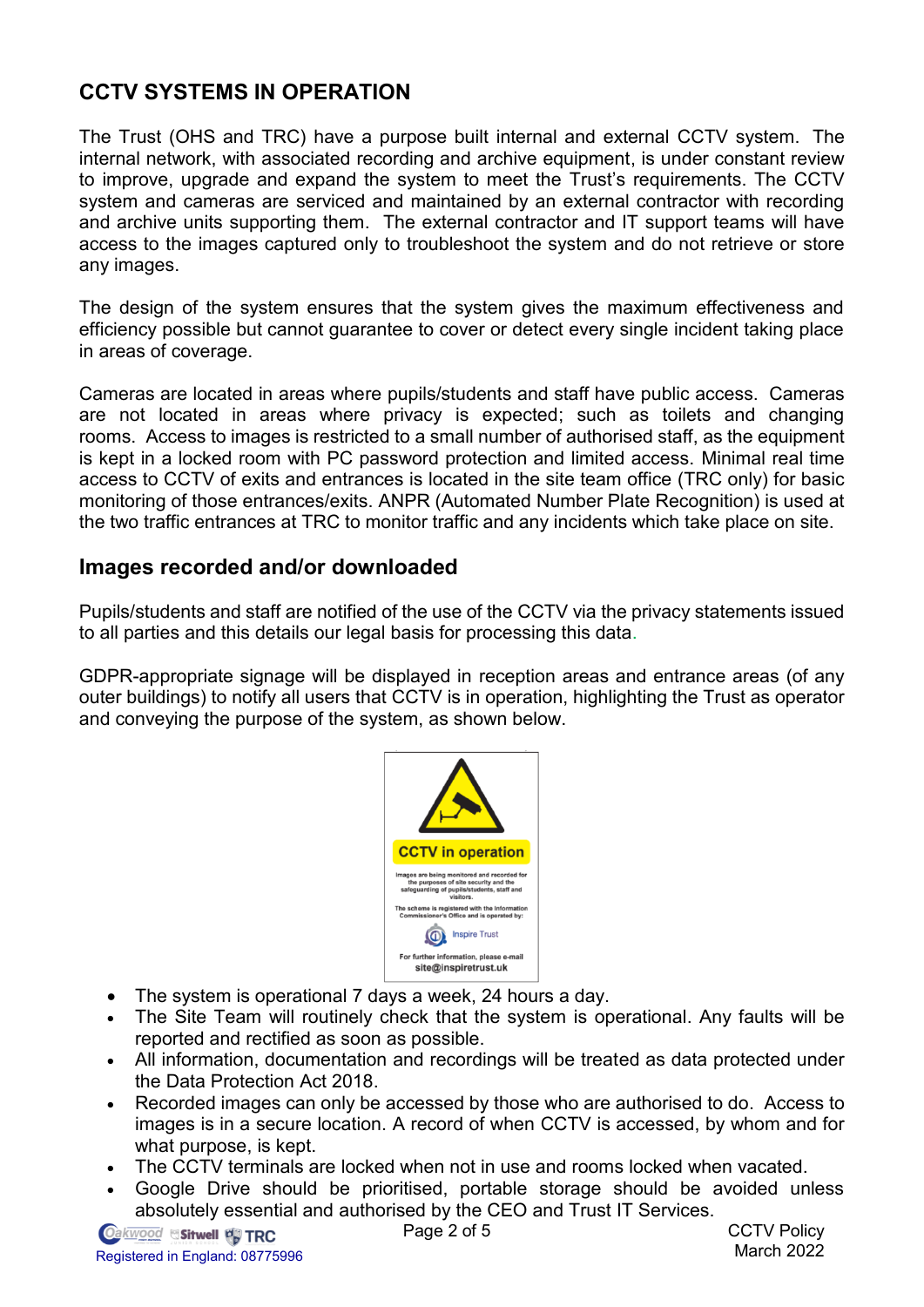- Images are stored for a minimum of 7 days and maximum 30 days, at which point the system will automatically be deleted. After that time all images are erased from the system apart from any which are saved pending the results of investigations.
- Downloading images is strictly controlled and is only done on the instructions of the Headteacher / Principal, Designated Safeguarding Lead or the CEO.

### **Access to CCTV Footage**

Restrictions are in place and are as follows:

#### **Oakwood High School:**

- The Headteacher, SLT Members, Heads of House, Site Team and leading ARC staff.
- Heads of House have a real time view of the CCTV cameras only.
- The attendance team have a real time view of the entrance to school only.
- For specific issues the CEO may delegate other senior staff to view.

#### **Thomas Rotherham College:**

- Site Team
- The Principal, SLT Members, Safeguarding Leads
- For specific issues the CEO may delegate other senior staff to view.

#### **Access by individuals**

The Trust (including our schools and college) recognises the rights of staff, pupils/students and visitors to make a Data Subject Access Request (DSAR) for details of personal data held, in line with the Data Protection Act. Applications should be made in writing to the Headteacher / Principal / CEO. No public access is permitted at any time to CCTV rooms, PCs or data.

#### **Access by the Police**

Requests by the police and other external agencies to view CCTV must be for the prevention and detection of crime. Any requests must be reported to the CEO / Headteacher / Principal. The request must be accompanied by the appropriate paperwork, specifying date, time and location (as far as possible) of the image required.

If the decision is taken not to release the images, then the image in question will be held and not destroyed until all legal avenues have been exhausted.

Images will not be released to the media under any circumstances.

#### **Access by external parties**

CCTV is not monitored or accessible by external third parties other than appointed and authorised contractors for the purposes of system maintenance only.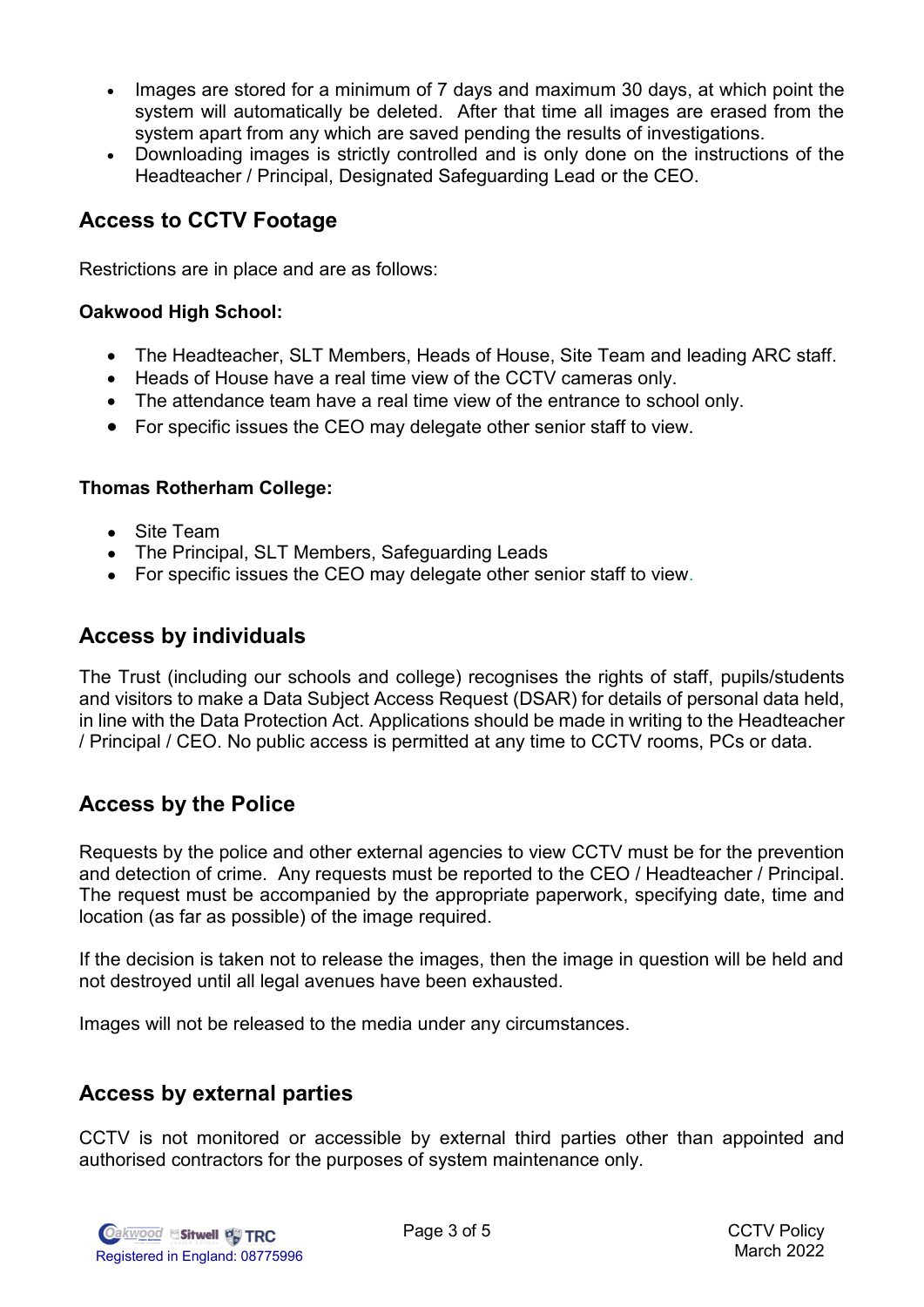## **Complaints**

Any complaints in relation to the CCTV system should be addressed via the Trust Complaints Policy to the CEO.

# **Policy Review**

| Current review:  | March 2022                                         |
|------------------|----------------------------------------------------|
| Next review due: | March 2023 (subject to any changes in legislation) |